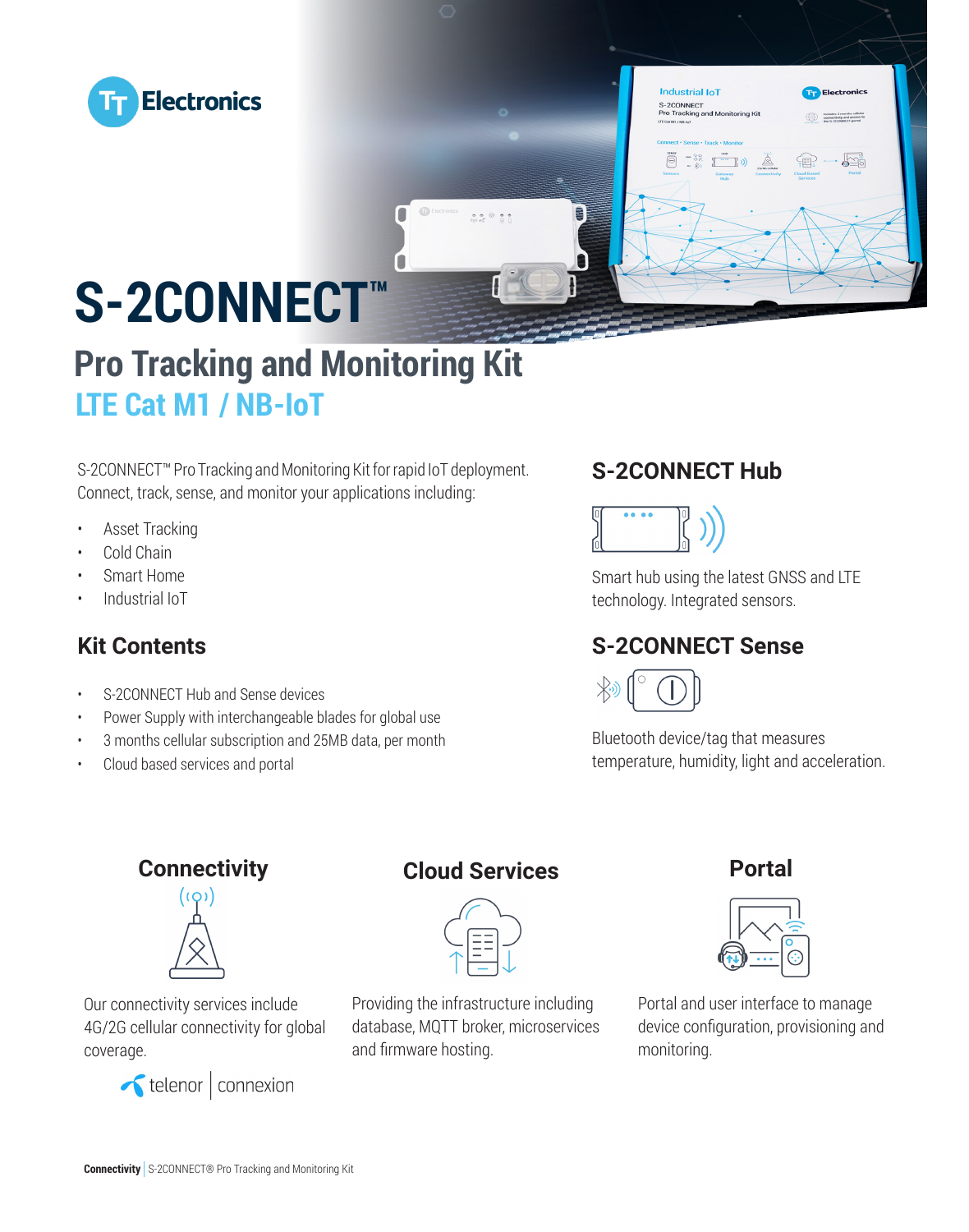## Technical Specifications

# **Electronics**

# **S-2CONNECT™Hub**

- Global Coverage • Long battery life
- Bluetooth Low Energy
- LTE Cat M / NB-IoT • Accelerometer

• GNSS

- 2G Fallback
- 
- Integrated sensors



#### **Description:**

S-2CONNECT Hub is the ultimate smart hub using the latest GNSS and LTE technology. The device provides real-time positioning data using GNSS and transmit the data over LTE Cat M1 or NB-IoT with 2G-fallback for global coverage. The device can be used as an asset tracker, smart home gateway and/or industrial smart hub.

| <b>Communication</b>         | GNSS<br>Cellular Modem<br>Bluetooth<br><b>GNSS Antenna</b><br>Cellular Antenna<br><b>BLE Antenna</b> | Quectel L76-L<br>Quectel BG96<br>BLE v4.2, compliant v5<br>Internal<br>Internal<br>Internal                         |
|------------------------------|------------------------------------------------------------------------------------------------------|---------------------------------------------------------------------------------------------------------------------|
| <b>Frequency Bands</b>       | LTE<br>2G<br><b>GNSS</b><br><b>BLE</b>                                                               | 1, 2, 3, 4, 5, 8, 12, 13, 18, 19, 20, 25, 28, 39<br>2, 3, 5, 8<br>GPS/GLONASS/QZSS<br>$2.4$ GHz                     |
| <b>Electrical Properties</b> | <b>Battery</b><br>Processor<br>Memory/storage<br><b>Battery Life</b>                                 | 3.7V 6500mAh Li-Ion<br>ARM 32-Bit STM32L4<br>16MB QSPI Flash<br>Up to 12 months                                     |
| <b>Interface/Connectors</b>  | Vitrual COM port                                                                                     | <b>USB Micro</b>                                                                                                    |
| <b>Sensors Accuracy</b>      | Temperature<br>Humidity<br>Accelerometer                                                             | $-30^{\circ}$ C to $+85^{\circ}$ C ( $+/-0.3^{\circ}$ C)<br>$0 - 100\%$ Rh $(+/-2\%$ Rh)<br>$+/-2g (+/-2mg/LSB)$    |
| <b>Mechanical Properties</b> | Enclosure<br><b>Outer Dimensions</b><br>Weight<br><b>Operating Temperature</b><br>LED's              | <b>IP65</b><br>155mm x 65mm x 20mm<br>197q<br>-30°C to +60°C (battery charging 0°C to +45°C)<br>4 multi-colour LEDs |
| <b>Software Properties</b>   | Firmware protocols                                                                                   | Zephyr RTOS, Customized data packets to server                                                                      |

TT Electronics reserves the right to make changes in product specification without notice or liability. All information is subject to TT Electronics' own data and is considered accurate at time of going to print.